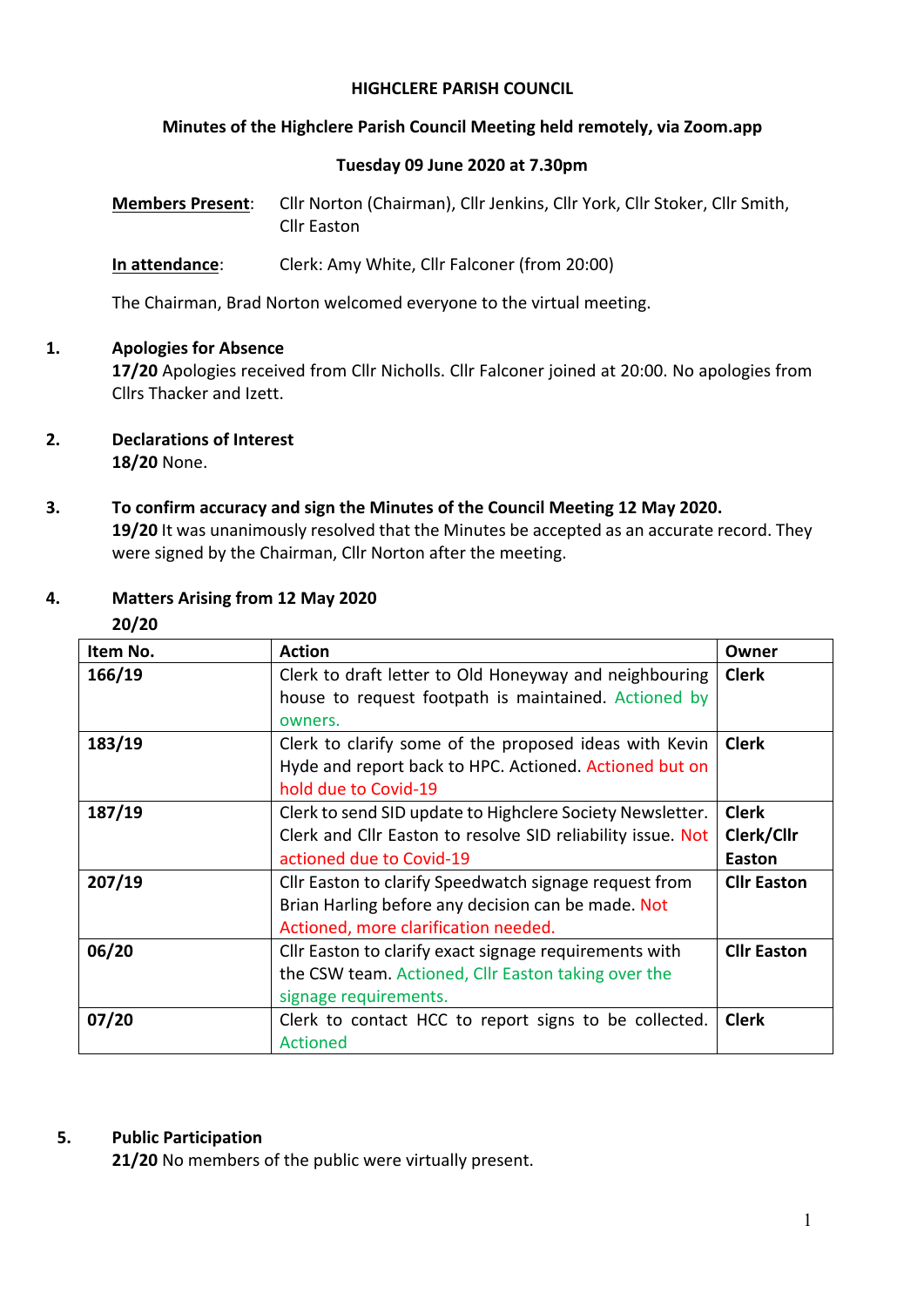# **6. Roads and Transport**

**22/20** No update this month.

# **7. Environment**

**23/20 Footpaths:** Cllr Stoker reported footpath 733 has a dangerous overhanging branch and a tree leaning on another which is likely to need some attention. This will be the responsibility of Highclere PC, not HCC as it is not the section which is a Right of Way.

**Action:** Cllr York to meet with Mr Pope (landowner) to look at the trees on footpath 733 and decide whether HPC will need tree surgeons to quote for work.

**24/20 Lengthsman:** Due to budget cuts and priority changes in 2020/21 HCC is unable to undertake the priority cutting list. The Lengthsman has made a start cutting the priority footpath list and will continue to do some of the paths with his allotted hours.

**25/20 Litter**: The Litter Warden has reported 3 incidents of fly tipping, all of which have been reported to BDBC and been removed.

# **8. Report from Cllr Graham Falconer**

**26/20** Cllr Falconer gave a verbal update on current applications including Hillside Farm, and Crawley House on the Andover Road.

# **9. Recent planning applications**

**27/20** There have been no planning applications this month.

# **10. Financial Matters**

**28/20 Audit:** The Clerk presented the findings of the internal audit on 11/05/20. Overall the Council was commended for good document keeping. The letter is on the website and any recommendations are to be actioned by the Clerk.

**29/20 Annual Governance Statement**: This is part of the AGAR form (also available to view on the website) and requires the council to agree that it is satisfied with financial procedures. The Council unanimously agreed to the Statement and the Clerk will prepare to send the form to the external auditors (PKF LittleJohn).

**Action**: Clerk to send AGAR form to external auditors.

# **30/20 Accounts for Payment:**

The Clerk presented the following items for payment via email to all councillors:

| Date incurred | <b>Expenditure</b> | <b>Purpose</b> | -<br>÷ν<br>⊷<br>VAT | VAT | Total |  |
|---------------|--------------------|----------------|---------------------|-----|-------|--|
|---------------|--------------------|----------------|---------------------|-----|-------|--|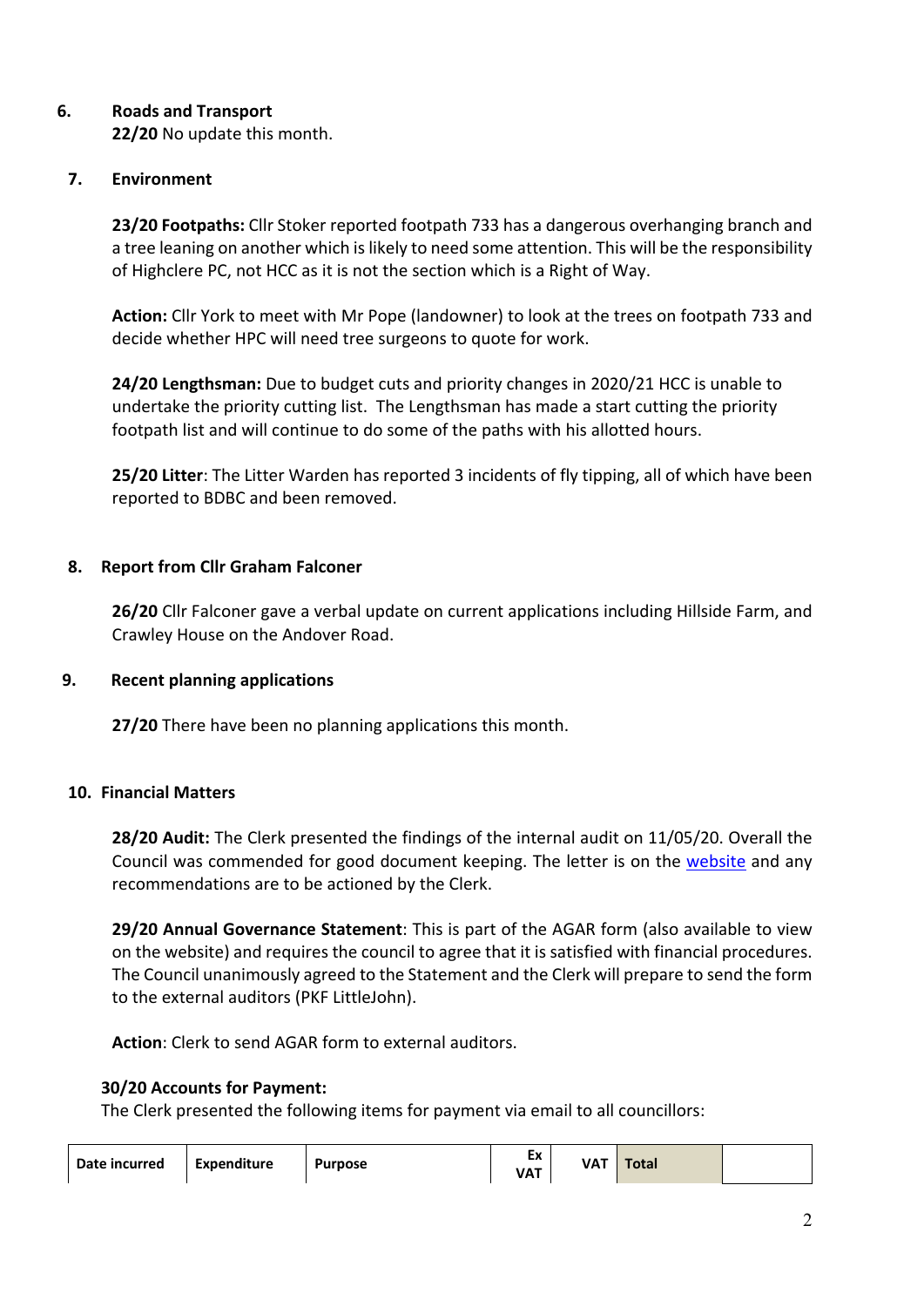|            |                  |                        |       |              |         | Online/<br>Cheque/D |
|------------|------------------|------------------------|-------|--------------|---------|---------------------|
|            |                  |                        |       |              |         |                     |
|            |                  |                        | £     | £            | £       | D                   |
| 09/06/2020 | <b>HMRC PAYE</b> | Clerk Tax & NI         |       |              | 142.45  | online              |
| 27/06/20   | Litter Warden    | June Salary            |       |              | 540.64  | online              |
|            | Salary           |                        |       |              |         |                     |
| 12/05/20   | Eleanor Greene   | <b>Internal Audit</b>  |       |              | 240.00  | online              |
| 27/06/20   | Clerk's Salary   | June Salary            |       |              | 725.31  | online              |
| 09/06/20   | Clerk's          | IONOS Mail Storage and | 14.99 | 3.00         | 17.99   | online              |
|            | Expenses         | Zoom                   |       |              |         |                     |
|            |                  |                        |       | <b>Total</b> | 1666.39 |                     |

**Bank statements: Community Current Account 29/05/20: £1151.81 Business Savings Account 29/05/20: £46662.63**

## **11. Parish Council Vacancy**

**31/20** One of the recommendations from the internal audit was to ensure the vacancy is advertised at regular intervals.

**Action:** Clerk to advertise the vacancy on Facebook and the Highclere Society Newsletter.

### **12. To agree to update the HPC statutory documents as per Transparency Code**

**32/20** The Clerk advised the council that the statutory documents need to be updated for 2020/21. The council unanimously agreed for all documents to be updated.

**Action**: Clerk to update statutory documents on the website.

### **13. Correspondence received**

**33/20** The Clerk mentioned correspondence had been received from a Parishioner complaining about the campervan regularly parked up in the layby next to the postbox on the Andover Road. It was agreed to report this to the PCSO to see if any action needs to be taken.

**Action**: Clerk to report campervan in layby to PCSO.

The meeting finished at 8:35pm.

**34/20 Date of the next Council Meeting:** 07 July 2020

| Signed<br>Position<br>)ate |
|----------------------------|
|----------------------------|